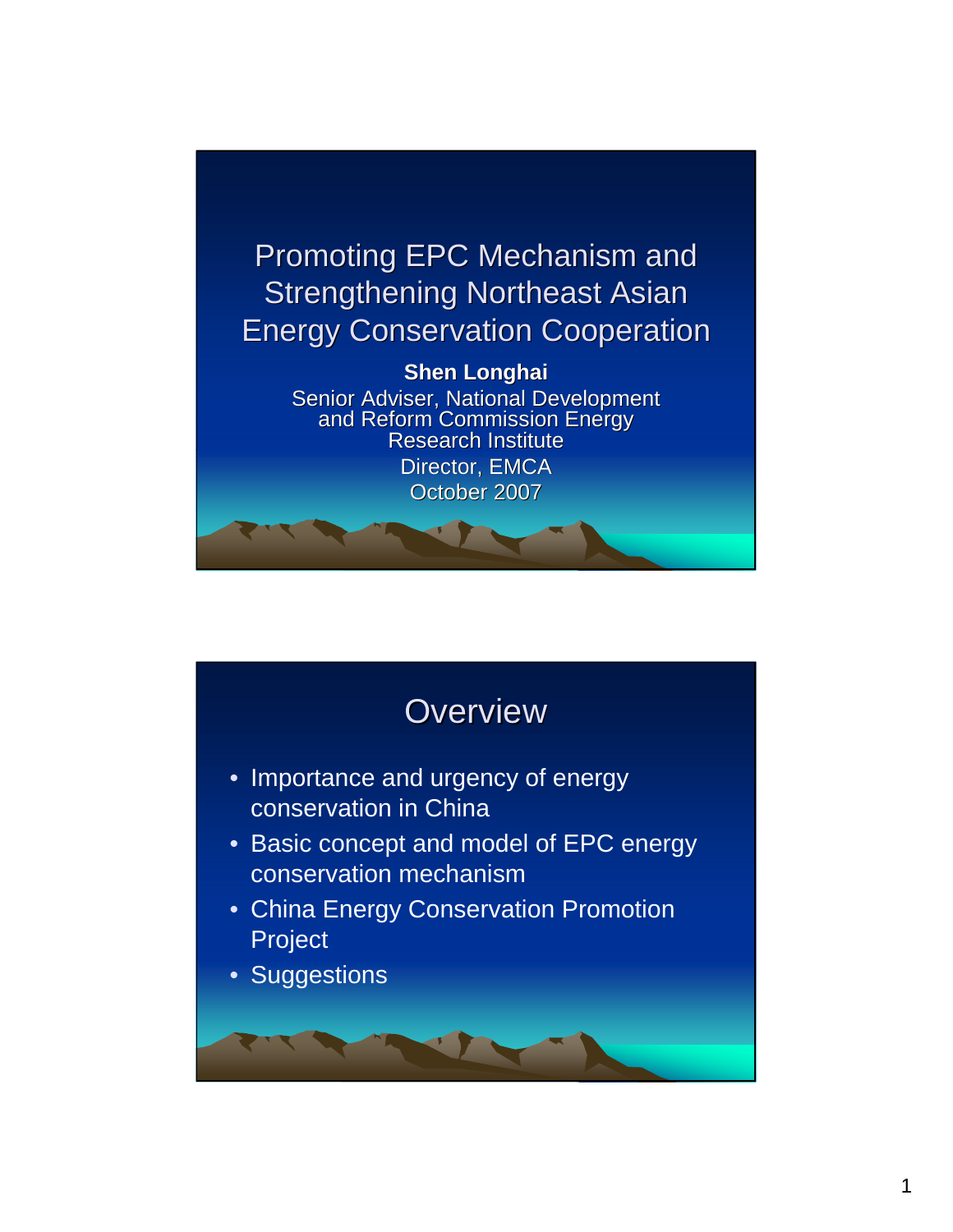• China faces rising constraints imposed by the shortage of energy resources supply, growing supply-demand contradictions, and serious environmental pollution.

China's huge challenge: saving energy resources, protecting ecosystem, reducing energy consumption as well as pollution.

## Importance and urgency of energy conservation in China

• China's exploitable energy reserve per capita stands far below the world average. As of the end of 2002, proven reserves of coal, oil, and natural gas per capita were about 56%, 8.4%, and 5% of the world average, respectively.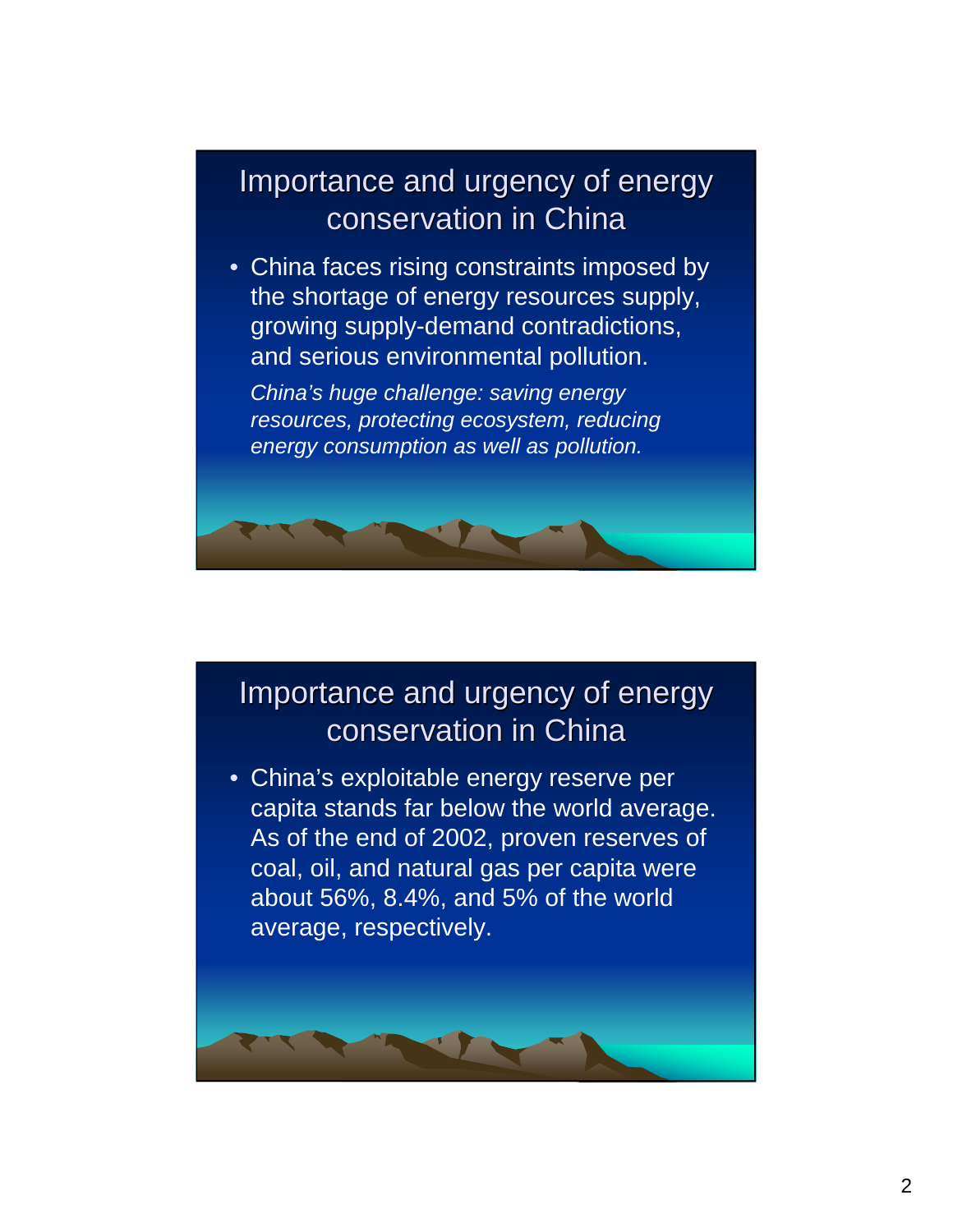

• As indicated by the graph, China is currently the 2<sup>nd</sup> largest producer and consumer of primary energy following the United States. Its energy consumption coefficient of elasticity reached 1.05 during the 2000-2005 period.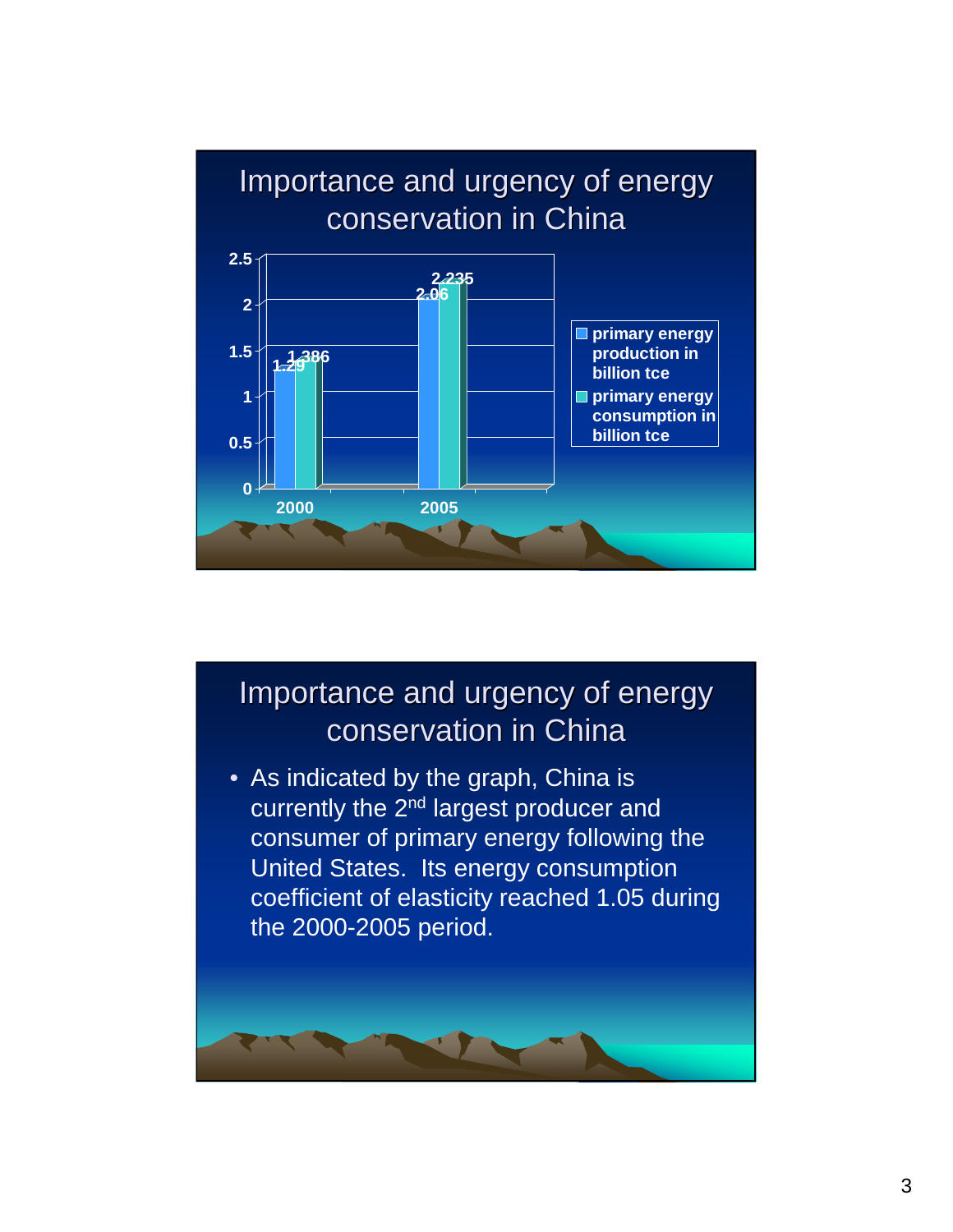• With coal being the leading source of energy, China is the 2<sup>nd</sup> largest emitter of  $\mathsf{CO}_2$  in the world. 70% of  $\mathsf{CO}_2$  and 90% of  $SO<sub>2</sub>$  emissions come from coal burning.  $SO<sub>2</sub>$  has caused one third of China's land to be encroached by acid rain.



### Importance and urgency of energy conservation in China

• China's growth and energy consumption

| 2006                                            | 2007 (1 <sup>st</sup> half)                     |  |  |
|-------------------------------------------------|-------------------------------------------------|--|--|
| GDP growth: 10.7%                               | GDP growth: 11.5%                               |  |  |
| <b>Energy consumption:</b><br>$9.61\%$          |                                                 |  |  |
| <b>Energy use per GDP</b><br>unit output: 1.33% | <b>Energy use per GDP</b><br>unit output: 2.78% |  |  |
|                                                 |                                                 |  |  |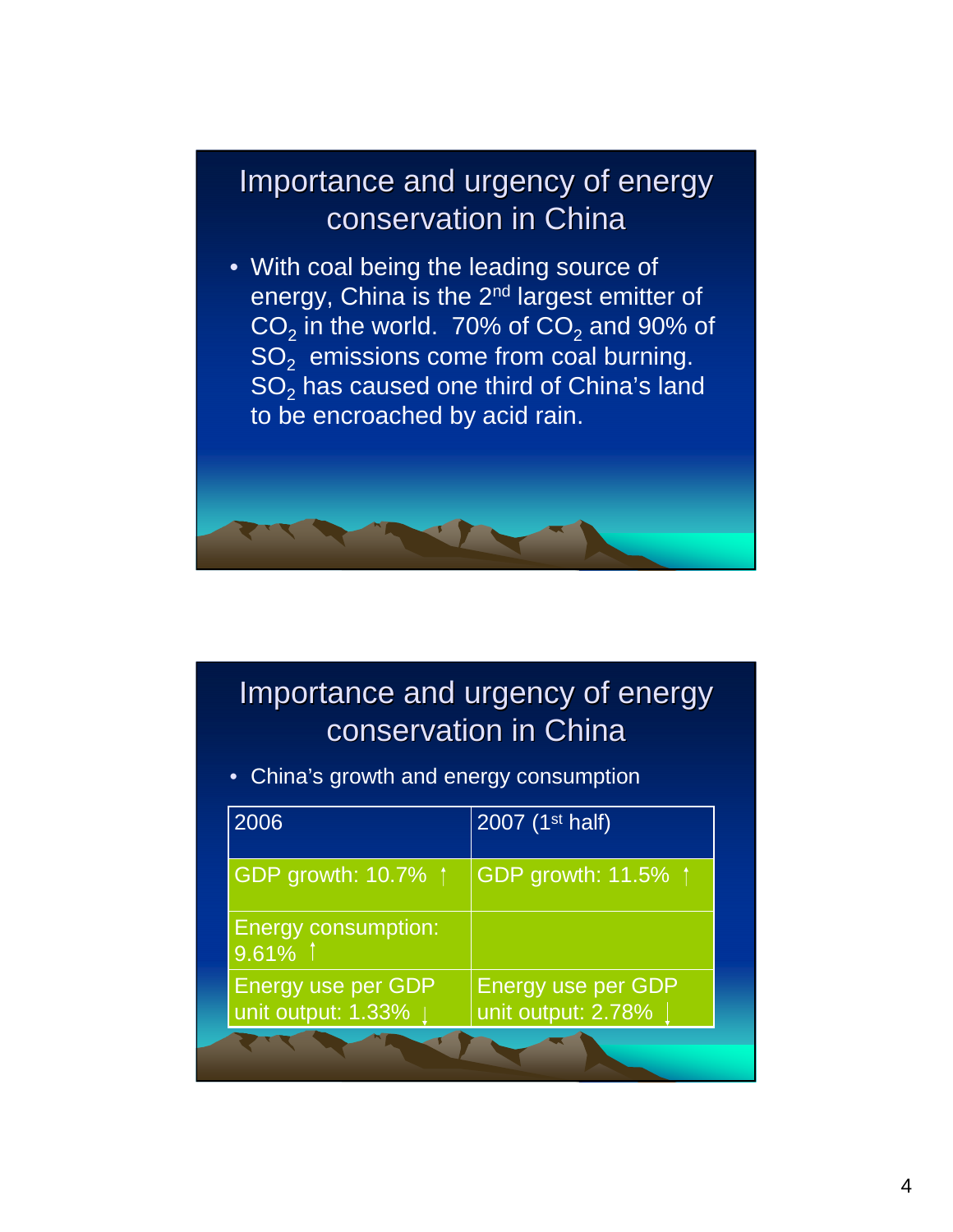• Conserving energy and promoting efficient use and re-use of energy resources will be key to easing up supply-side constraints, reducing the pressure on ecosystem brought by increased energy use, and building a well-off, conservation-oriented, environment-friendly society with sustained economic growth.



#### **Chinese leaders attach great importance to energy conservation**

---- Resources conservation is one of China's basic national policies;

---- Chinese government has formulated <Medium- and Long-term Plans on Energy Conservation> in 2004;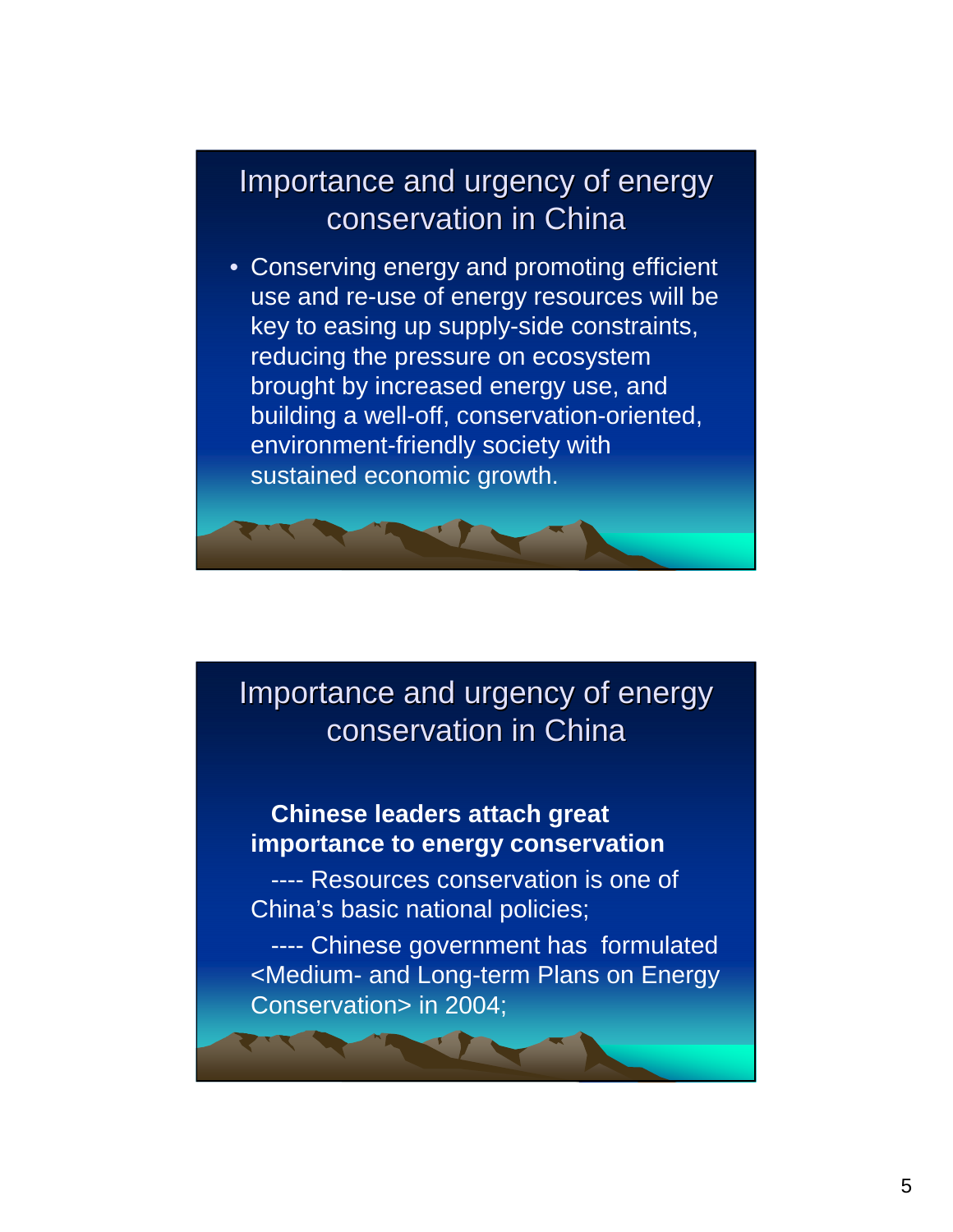----Chinese government laid out the goal of reducing energy consumption per unit of GDP output value by some 20% during the <Eleven Five Plan>(from 2006 to 2010); ----Chinese government has formulated <Decision on Strengthening Energy Conservation> in 2006.

## Importance and urgency of energy conservation in China

----The State council has made the <Leading Group on Energy Conservation and Pollution Reduction> and <Integrating Implementing Project on Energy Conservation and Pollution Reduction>.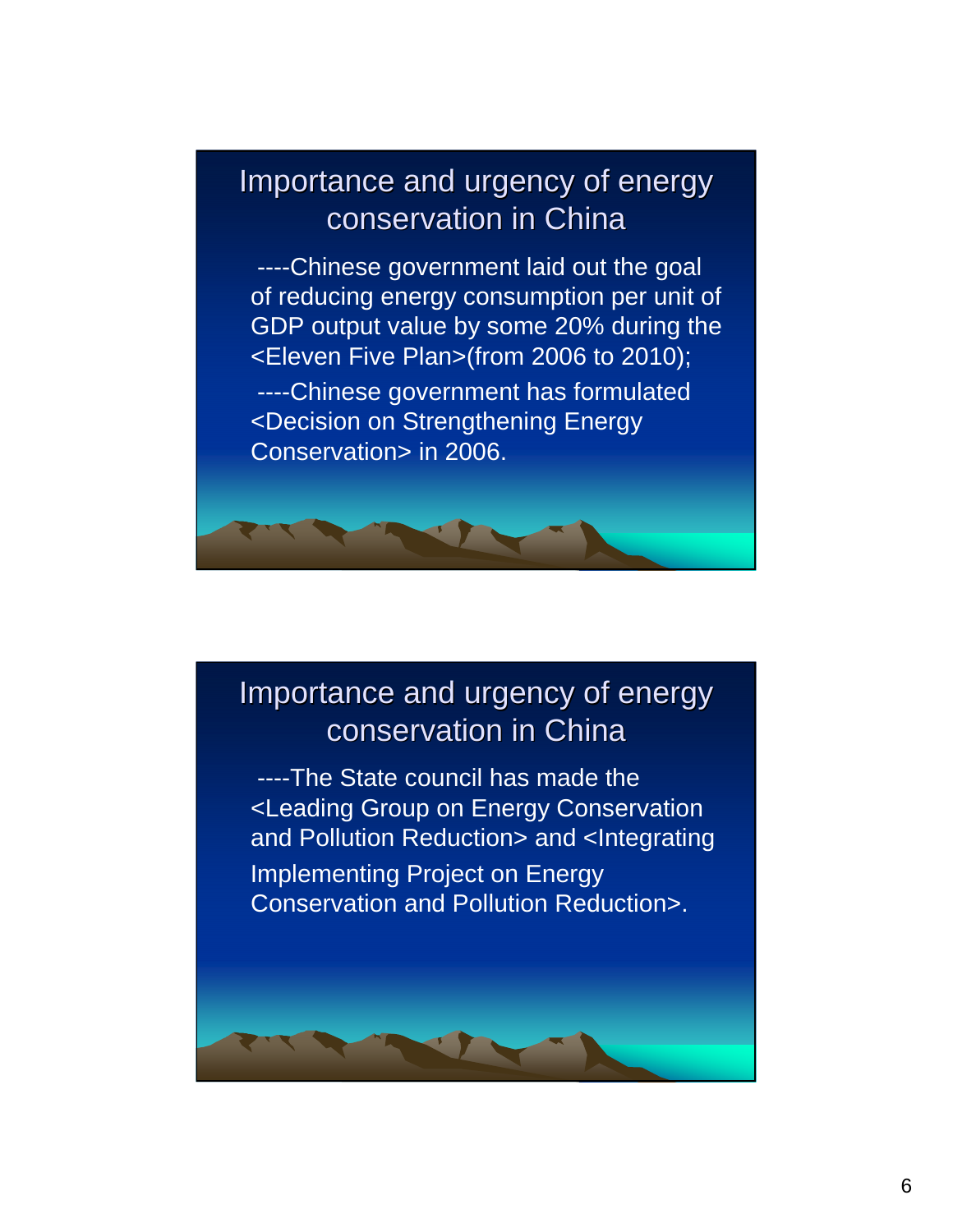- In his 2007 report on government work, Premier Wen Jiabao proposed eight measures aimed at
	- improving energy efficiency,
	- protecting environment,
	- improving energy conservation policies and regulations,
		- reducing pollution,

## Importance and urgency of energy conservation in China

developing technology, reinforcing laws,

strengthening supervision, and implementing a system of accountability and responsibility for every facility in saving energy and protecting environment.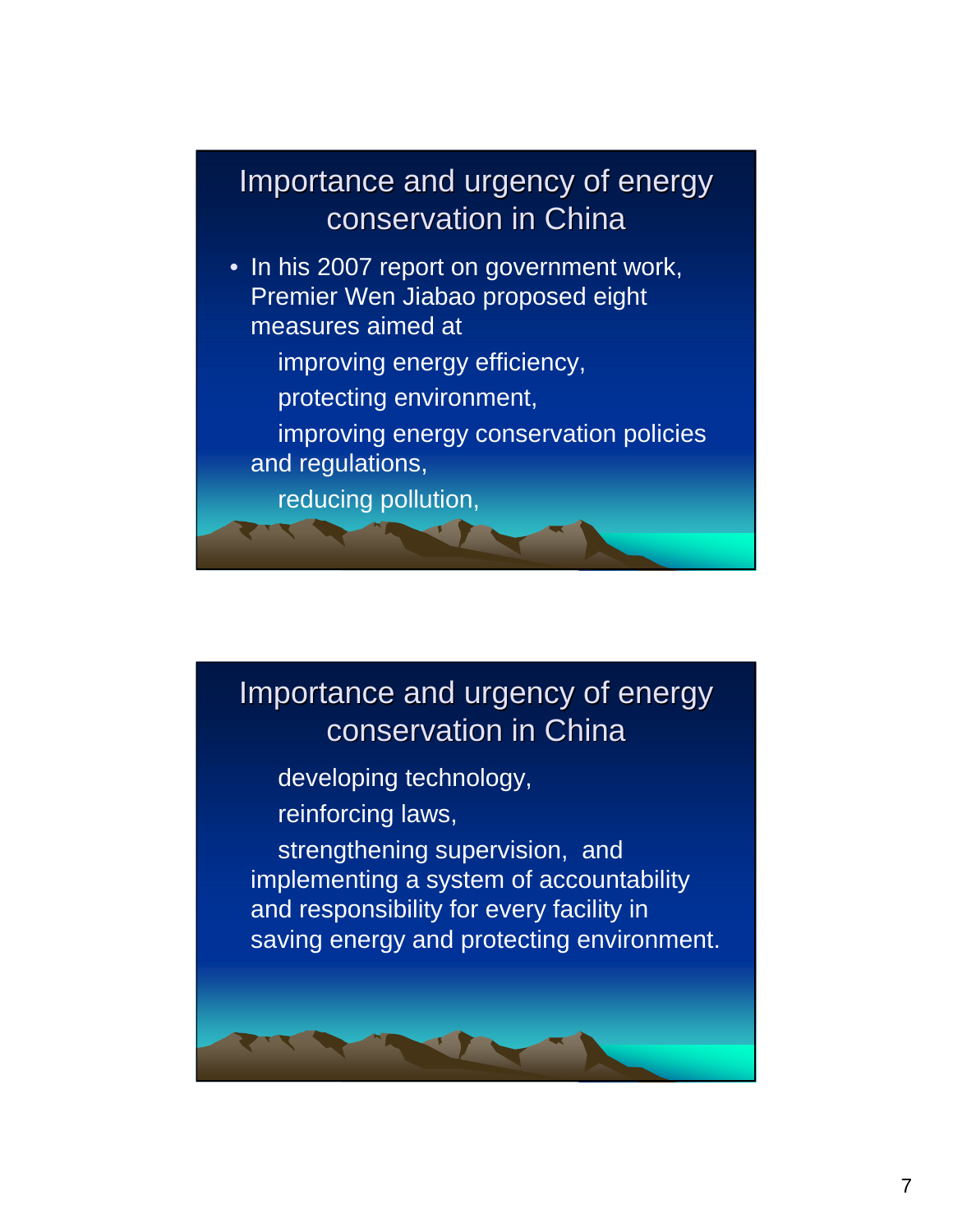



- 3,Fully implement key energy conservation and emission reduction projects;
- 4,Focus on key corporations' implementation;
- 5,Promote technology and innovation;
- 6,Develop cyclic economy;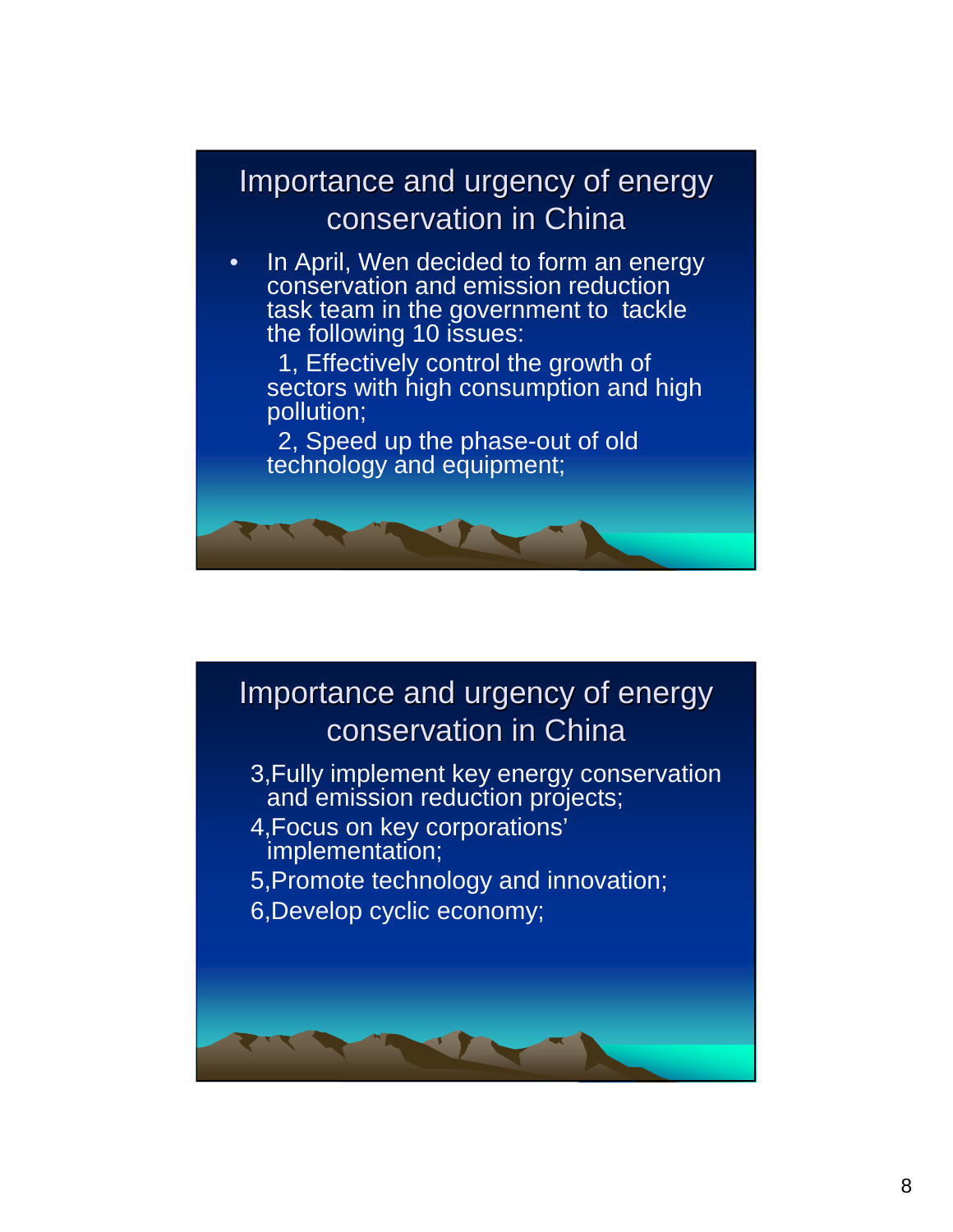- 7, Improve systems and policies;
- 8, Increase spending on energy conservation and emission reduction;
- 9, Improve legislations and law enforcement; and
- 10,Strengthen monitoring and management.

## Importance and urgency of energy conservation in China

• Main problems and obstacles:

China has not yet established a new energy conservation mechanism that adapts to market economy. Some mechanisms widely adopted overseas only have pilot projects or are still in try-out stage in China. For example, EPC -- Energy Performance Contracting --was introduced in 1998 but its nationwide adoption has not been realized.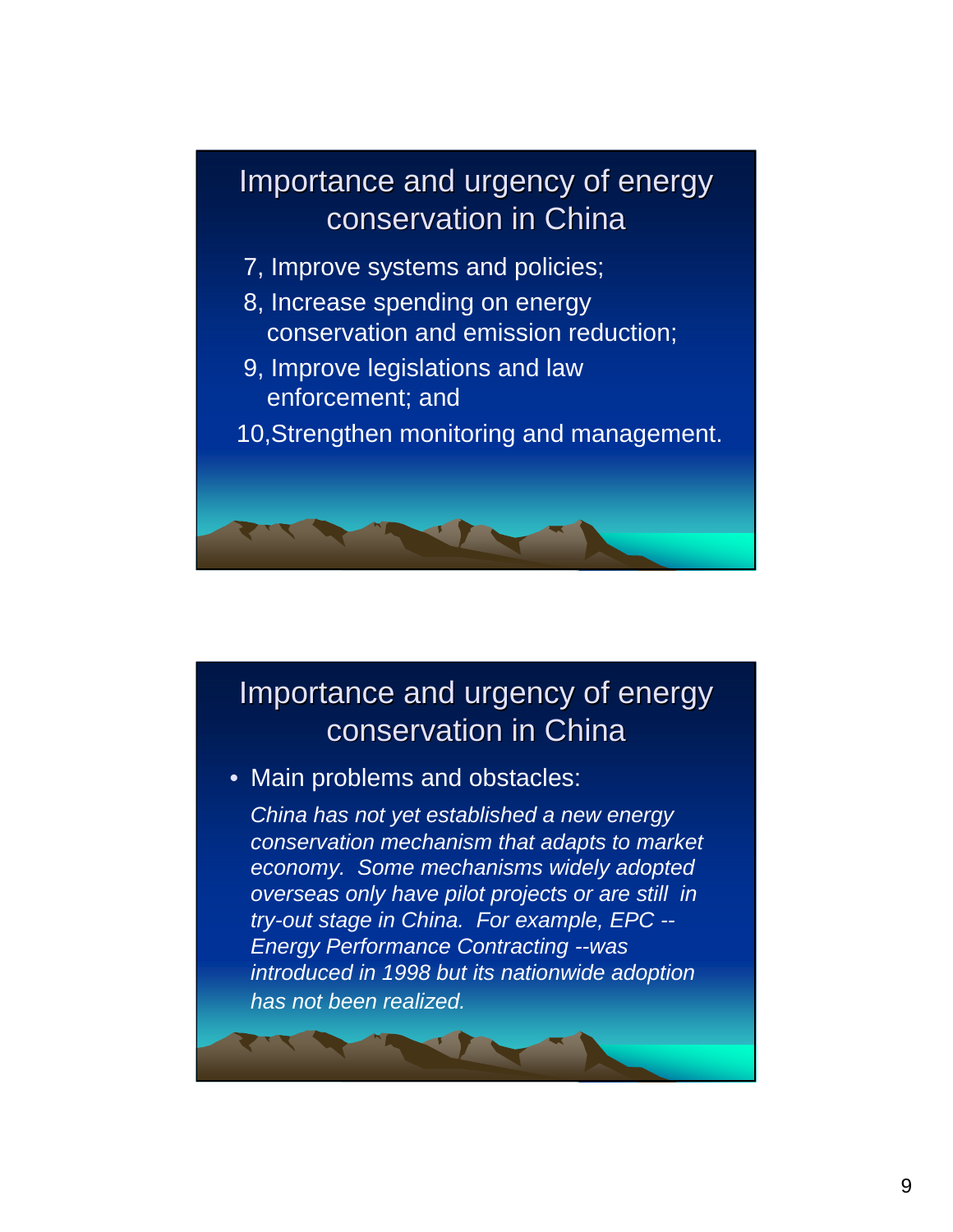#### Basic concept and model of EPC energy conservation mechanism

• What is EPC?

EPC, introduced in developed countries in the wake of oil crisis in the 1970s, is a practical and effective way to finance and install proven energy-efficient technologies, improve the energy performance of your building or facility, and save your money and energy.

#### Basic concept and model of EPC energy conservation mechanism

Your energy efficiency plan is typically designed and installed by an energy service company, or ESCO. You pay the ESCO through reduced energy bills, typically sharing the energy cost savings over a predetermined length of time, after which all of the energy savings revert to you, the facility owner.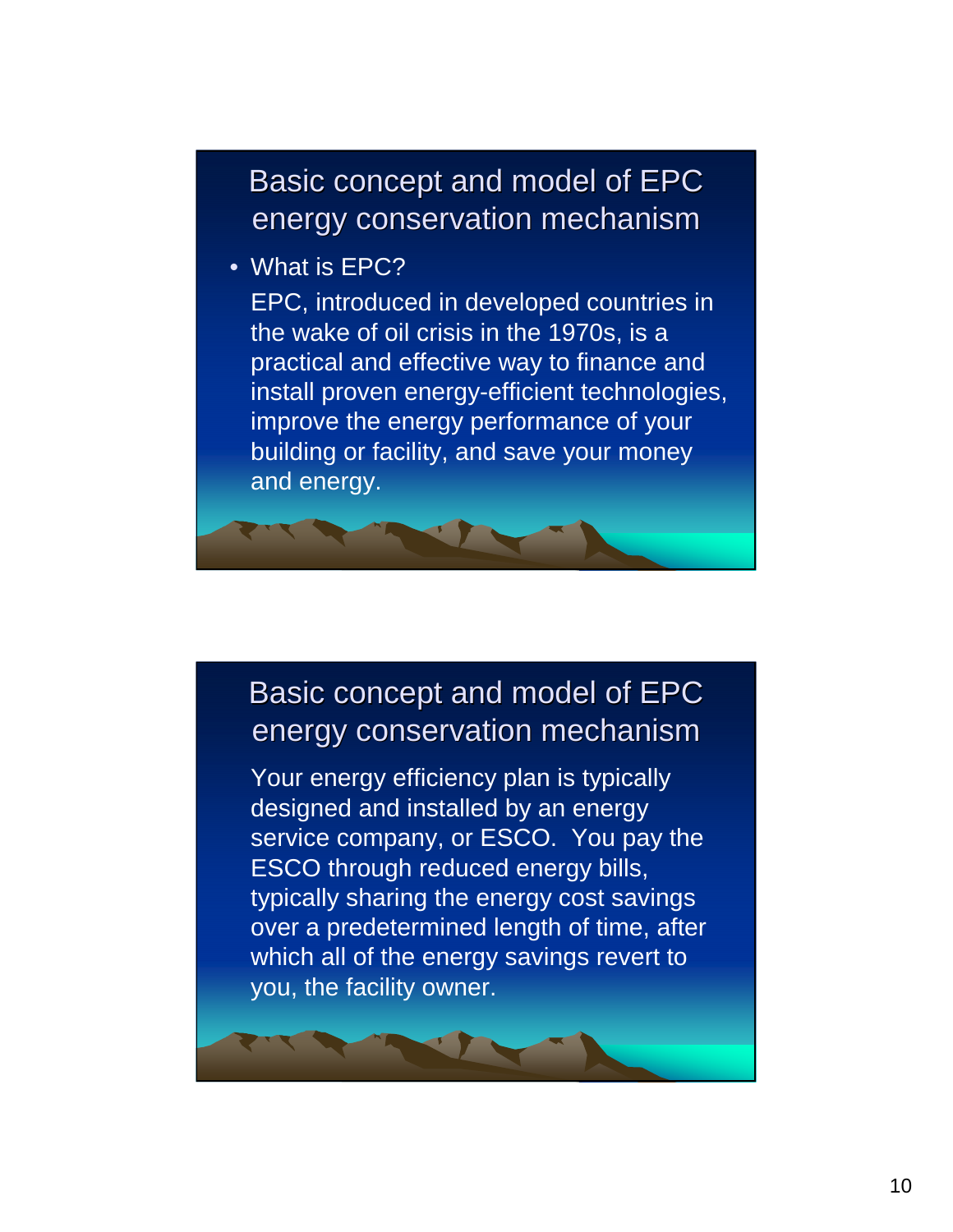#### Basic concept and model of EPC energy conservation mechanism

• What is ESCO?

Also known in China as EMCo or energy management companies, is a business that designs, installs, maintains, and in many cases finances retrofit and upgrade projects to improve energy efficiency of buildings and facilities. EMCo typically use performance contracting as a way to finance and implement energy efficiency contracts, which will result in not only profits but social and environmental benefits.

#### Basic concept and model of EPC energy conservation mechanism

#### • **There are three EPC models currently adopted in China.**

1) Energy conservation profit sharing – ESCO finances and implements energy efficiency contract and shares profits with client in line with agreement. All equipment and profits will belong to client after contract expires.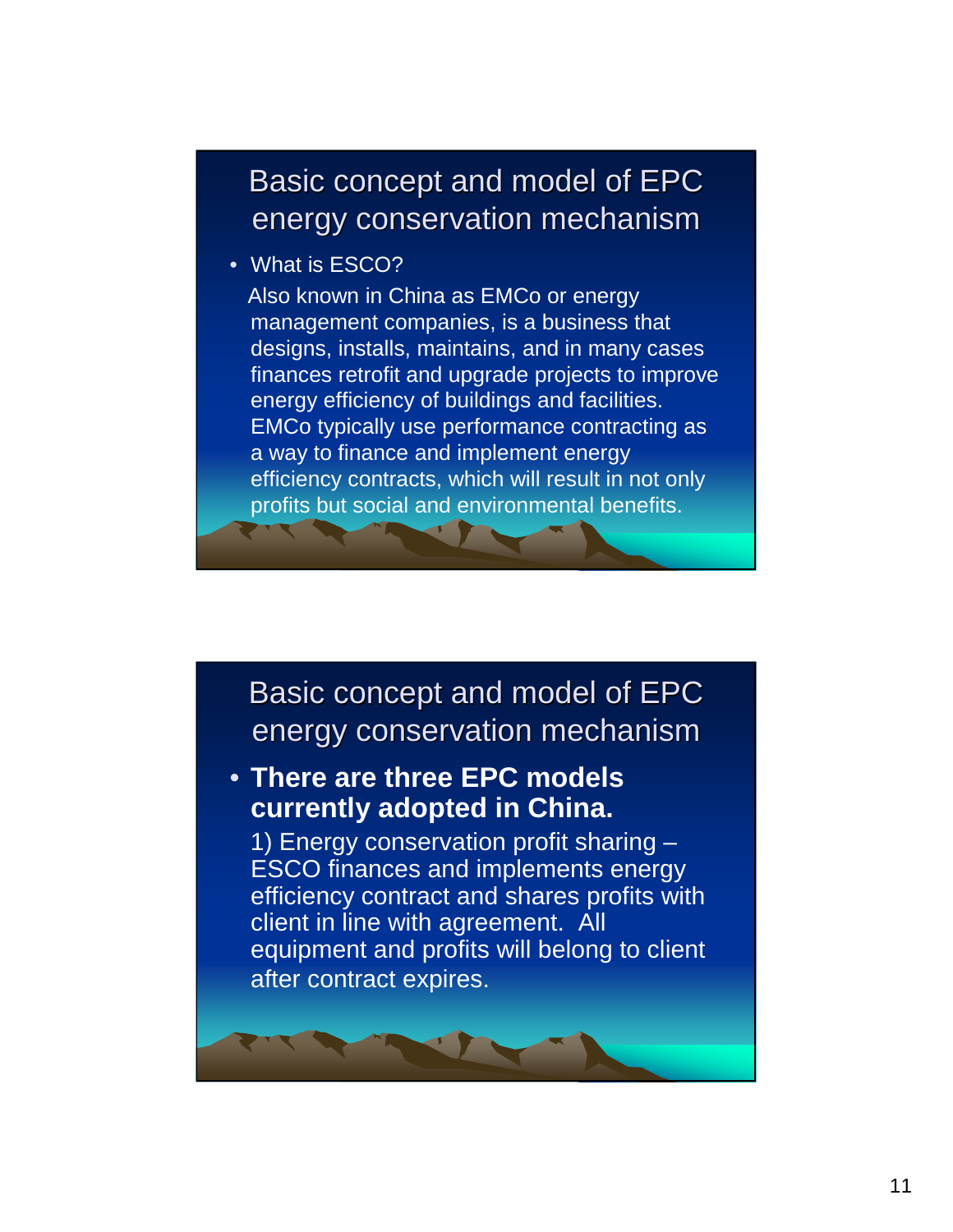#### Basic concept and model of EPC energy conservation mechanism

2) Energy conservation guarantee – ESCO implements contract financed by client and makes profits from guaranteed energy savings. ESCO is obliged to compensate client if the energy savings do not reach the level guaranteed in the contract.



• 3) Energy fee trusteeship – ESCO manages and upgrades energy equipment and systems for client. Both will benefit from reduced energy costs.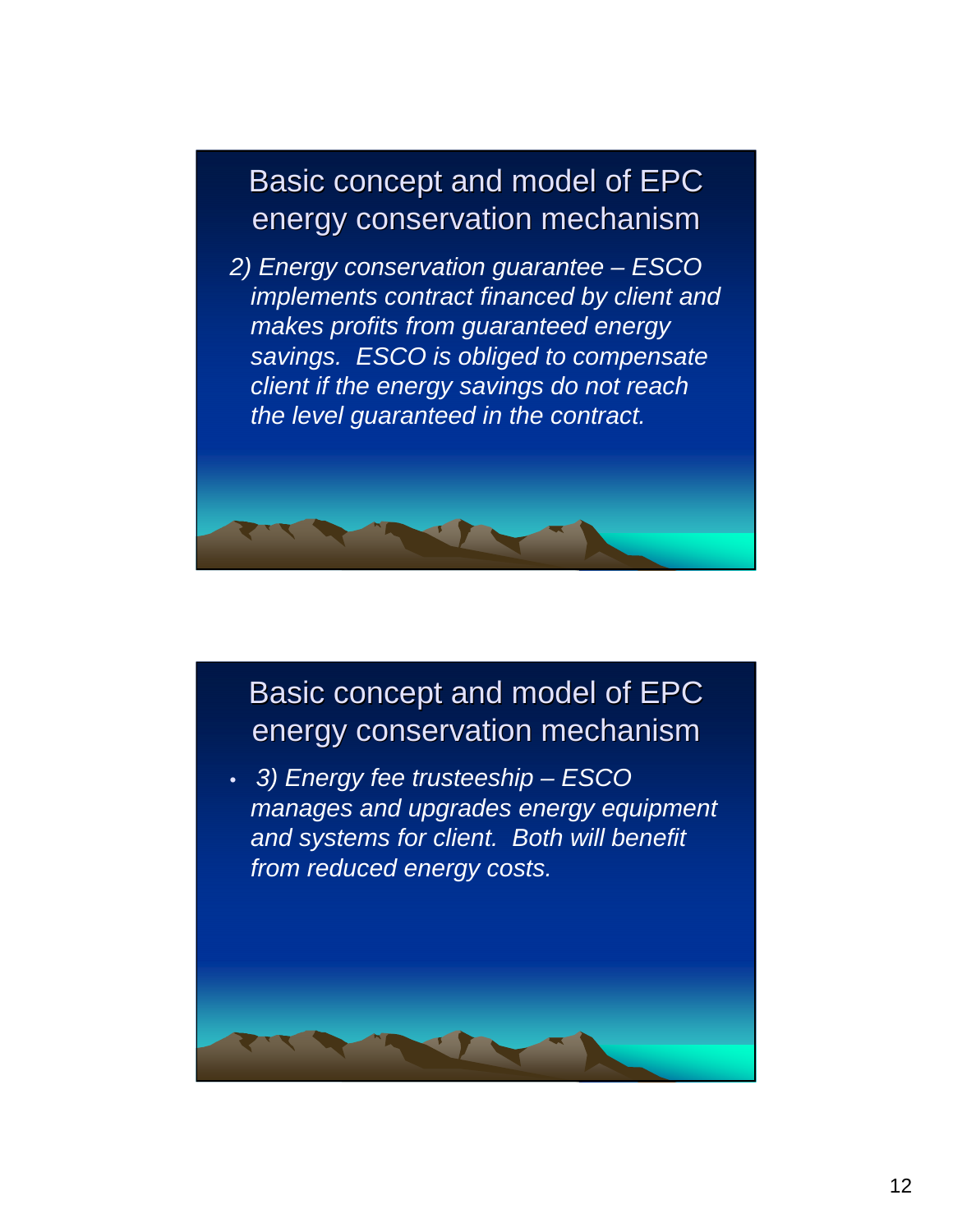• China's largest energy saving project in partnership with World Bank and Global Environment Fund aims at improving energy efficiency, reducing greenhouse gas emissions, and protecting global environment. The project is divided into two phases.



#### China Energy Conservation Promotion Project

• Phase I: 1998 - June 2006 Three pilot energy service companies: Beijing EMCo Liaoning EMCo Shandong EMCo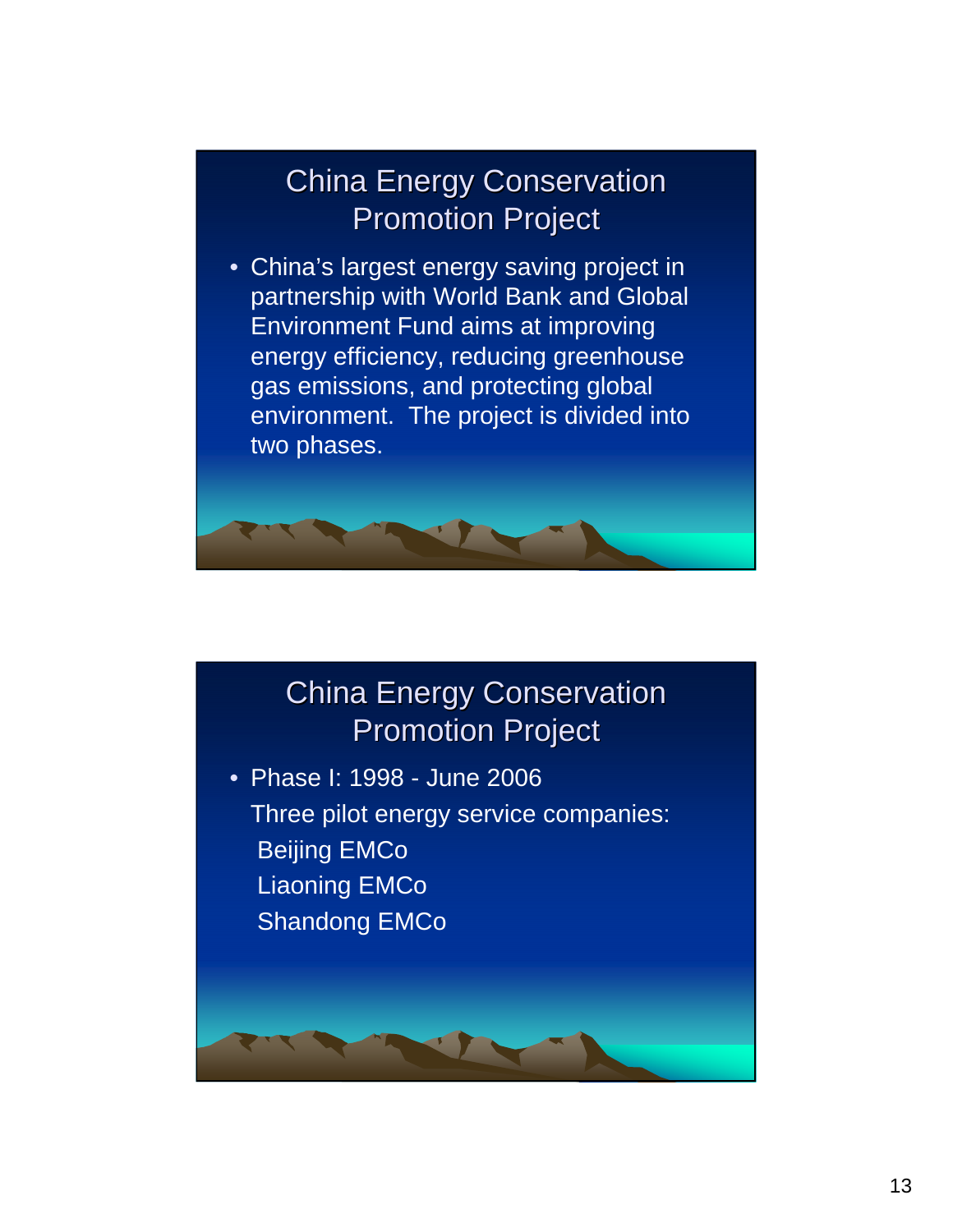| China Energy Conservation<br><b>Promotion Project</b> |                          |                            |                                                               |
|-------------------------------------------------------|--------------------------|----------------------------|---------------------------------------------------------------|
| No. of<br>clients                                     | <b>Total</b><br>projects | <b>Total</b><br>investment | Net earnings                                                  |
| 405                                                   | 475                      | <b>RMB 1.33</b><br>bln     | EMCo: RMB 480<br>mln<br>Clients: 8-10 x<br><b>RMB 480 mln</b> |
|                                                       |                          |                            |                                                               |

• The Project has brought in both energy conservation and environmental benefits: -- annual energy saving of 1.49 million tce -- annual carbon dioxide reduction of 1.45 million tons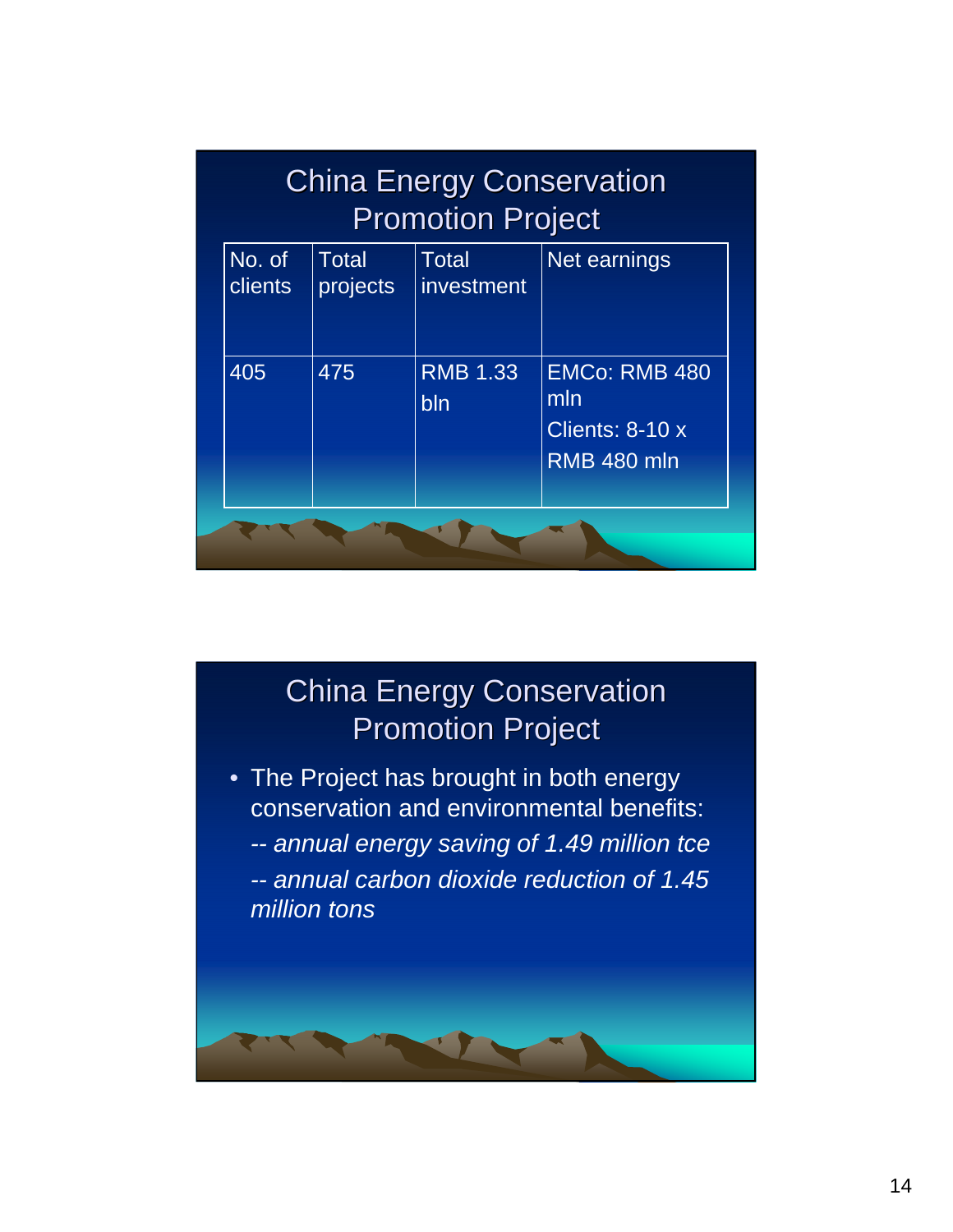- Areas of focus of energy conversation projects implemented by the three pilot EMCo
	- Beijing EMCo: buildings
	- Liaoning EMCo: industrial boilers, steam heating systems, etc.
	- Shandong EMCo: industrial boiler retrofit, district cogeneration, etc.

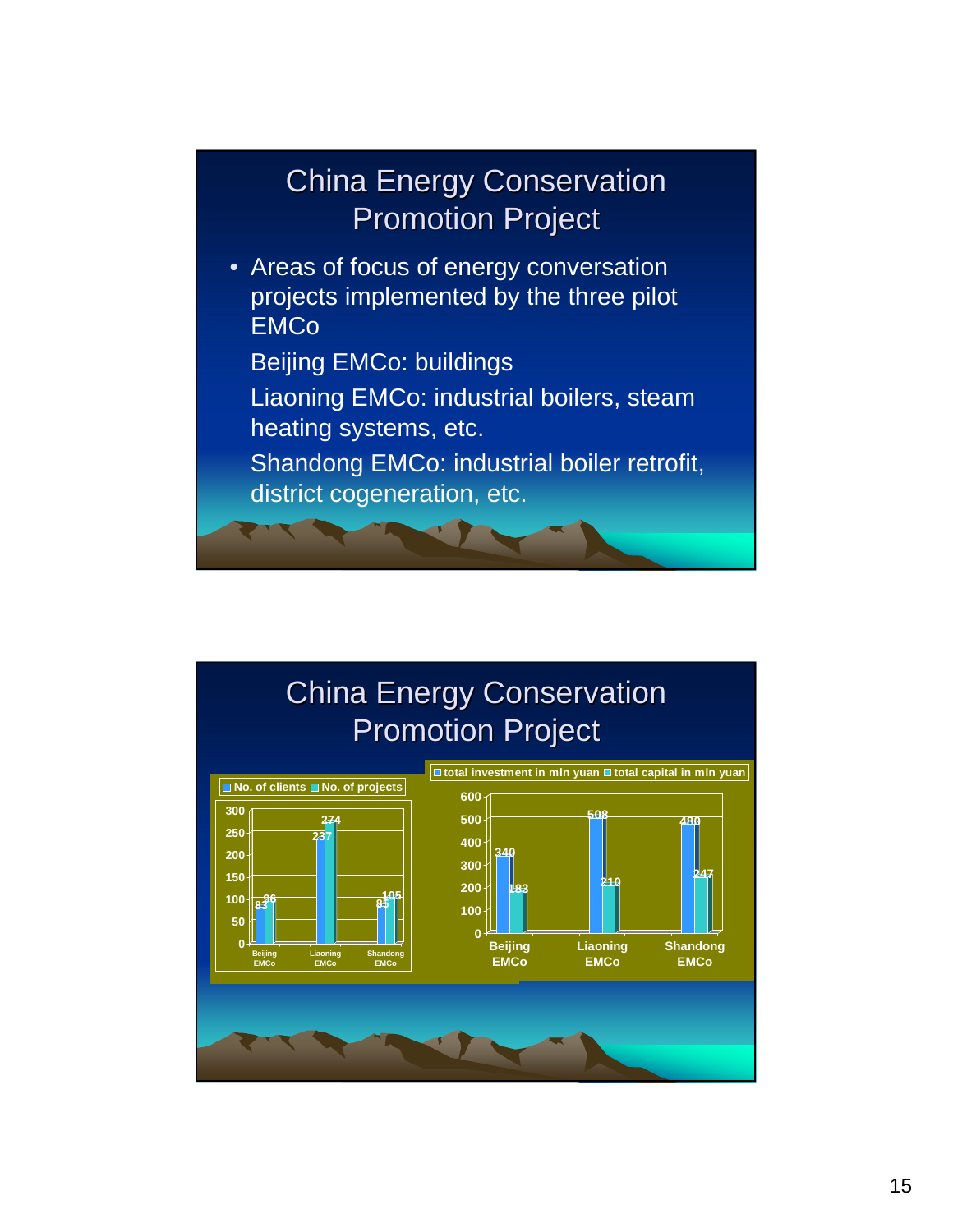• Phase II: 2003 – 2008 The objective of Phase II is to promote the adoption of EPC energy saving mechanism, foster and develop energy service industry, expand investment in energy efficiency projects, and reduce carbon dioxide emissions and other pollution.

## China Energy Conservation Promotion Project

- Phase II includes two subprojects -1) a Loan Guarantee Special Fund was established to help EMCo secure loans from commercial banks to implement energy efficiency projects.
	- 2) the Energy Management Company Association (EMCA) was created in April 2004 to facilitate the operation of EPC in China.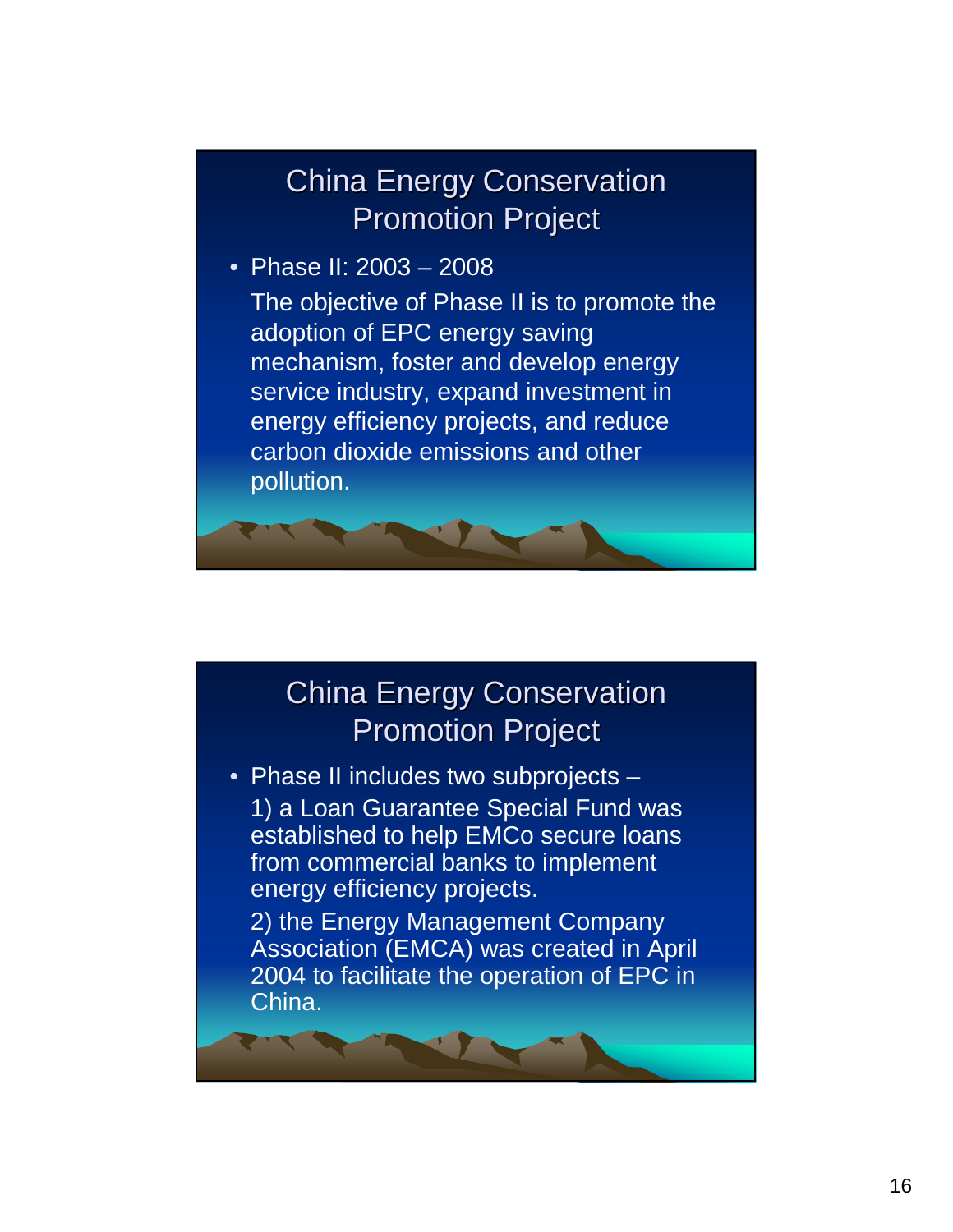

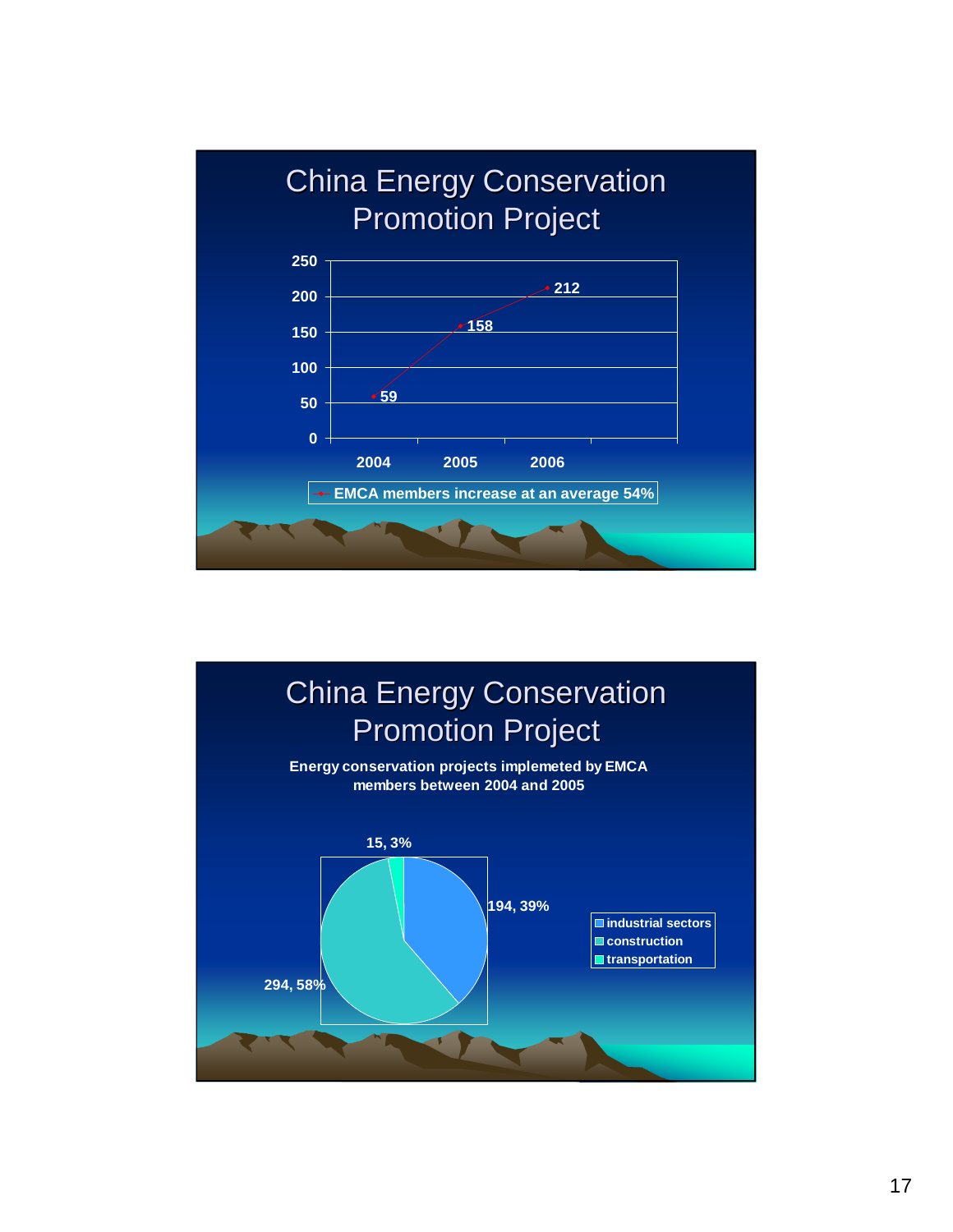

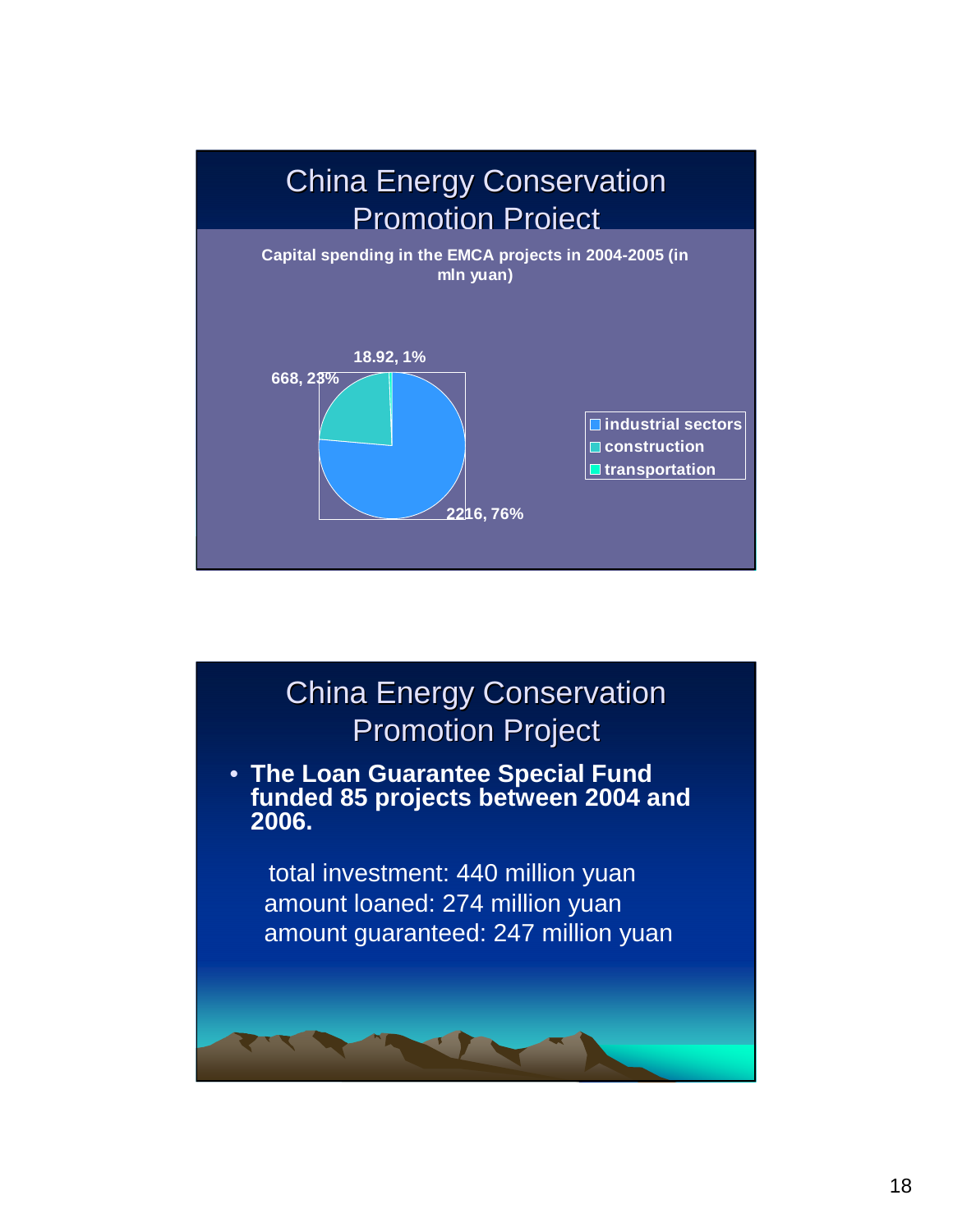----annual energy conservation: 261,000 tce ----annual reduction of carbon dioxide emission: 168,000 tons

## **Suggestions**

- **1) Strengthen energy conservation cooperation among each Northeast Asian country.**
- Since there exist no differences among Northeast Asian governments in terms of energy conservation cooperation, we should deepen our cooperation both bilaterally and multilaterally.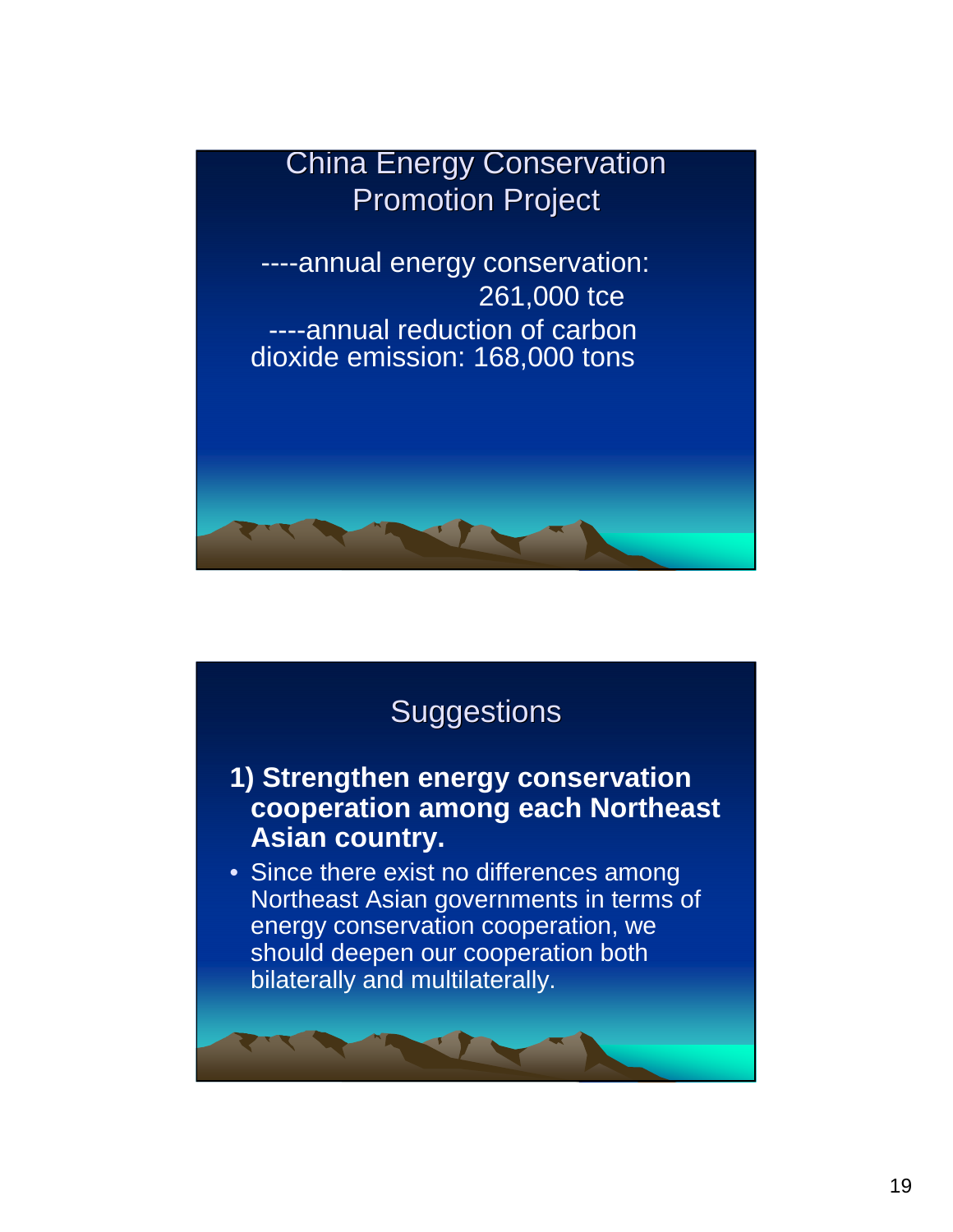• Companies with high energy consumptions, energy service companies and financial institutions should further collaborate in this area. Many firms in Japan, South Korea, and China should use their technology, products, and management skills and experiences to promote such cooperation and exchange.

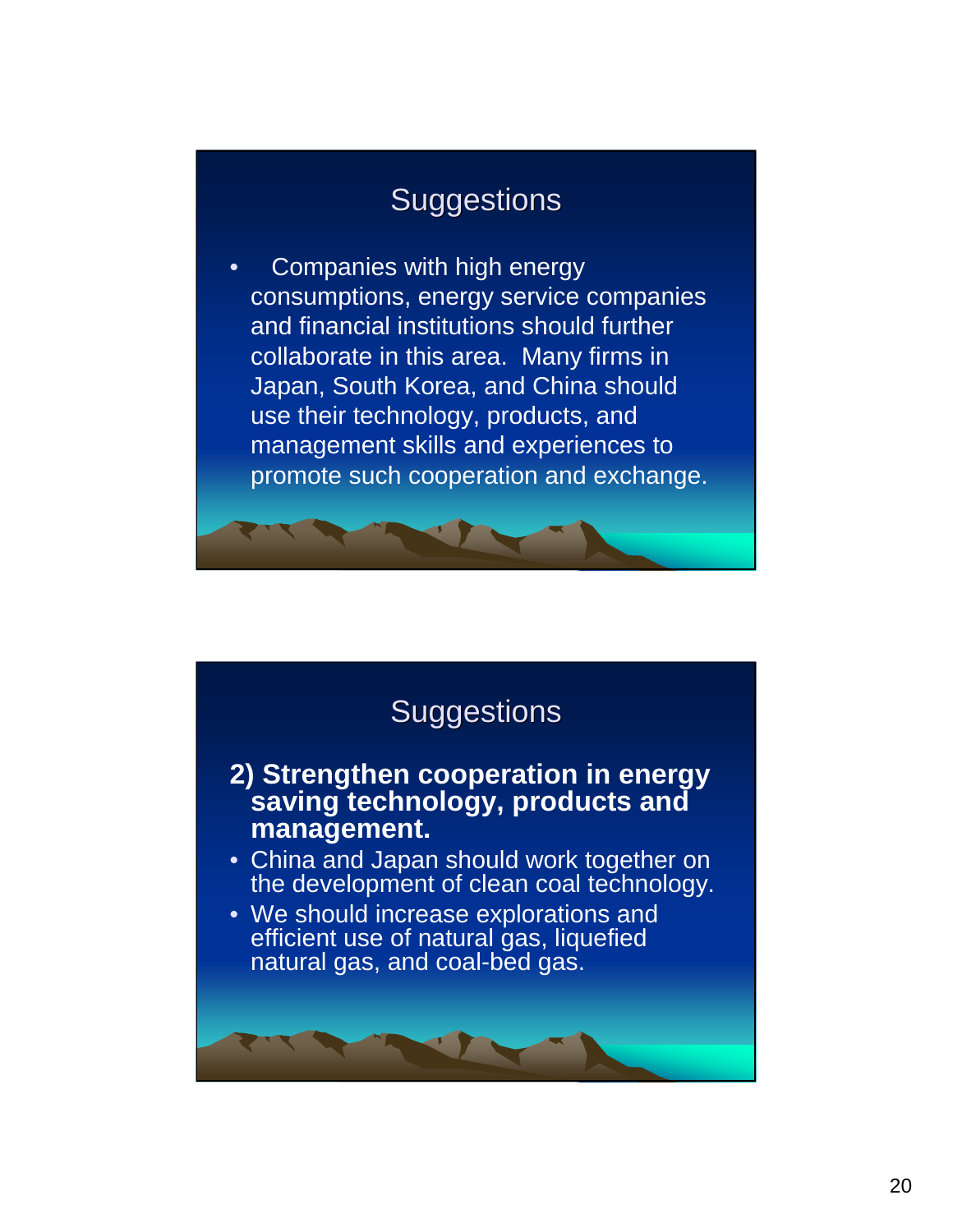• Japan has complete energy conservation laws and regulations as well as expertise and management skills, and therefore we should strengthen our cooperation with Japan.



promote such concepts as EPC and DSM in Northeast Asia. Multilateral cooperation among China, Japan, and South Korea is especially important.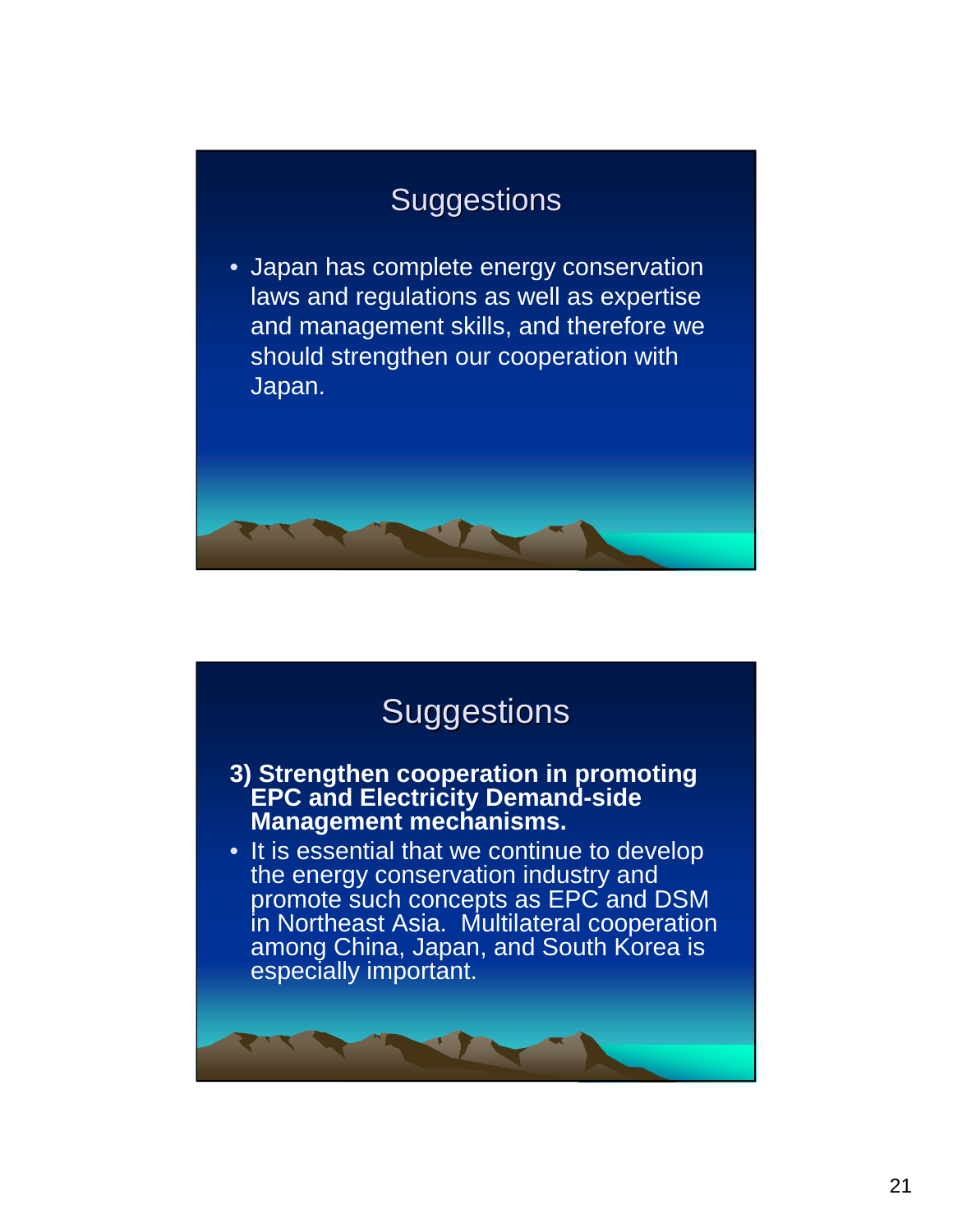• With the 2<sup>nd</sup> Asia ESCO Conference held in Beijing in September, we should continue to promote cooperative relations among energy service companies in the region. EMCA and JAESCO have signed the cooperation agreement on ESCO in Sep.27,2007 in Beijing.



## **Suggestions**

- 4) **Strengthen cooperation in technological exchange and personnel training.**
- We should in particular further collaborate over energy auditing, measurement and verification on energy saving.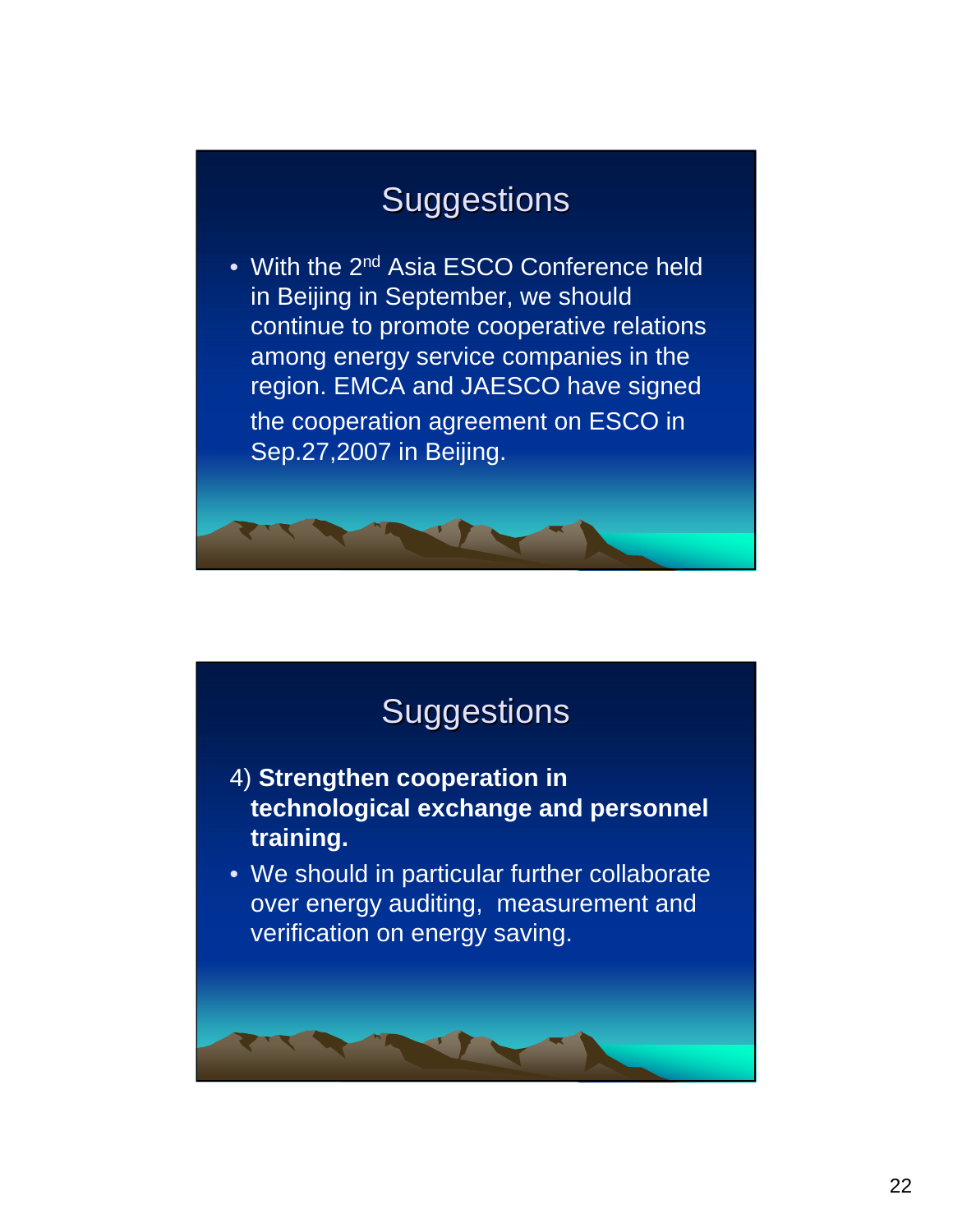**5) Strengthen cooperation in energy development and consumption to reduce green house gas emissions and contribute to global environmental protection.**

Each Northeast Asian nation should further work together on the overall process of energy conservation and environmental protection

## **Suggestions**

• involving exploration, transportation, consumption, and transfer of energy, fossil energy in particular. They should also jointly develop new technology and products and implement more projects in an effort to reduce green house gas emissions.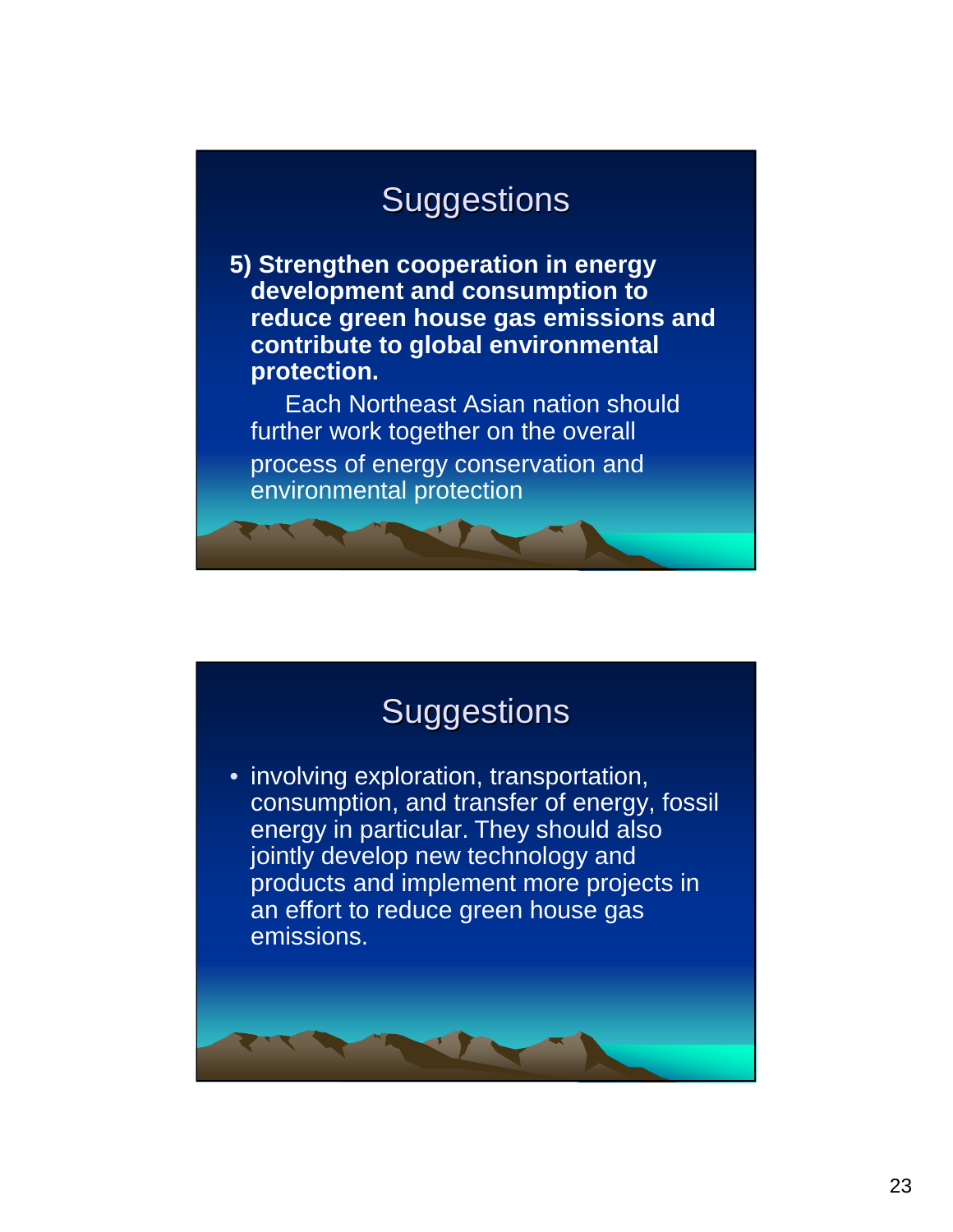6) **Strengthen cooperation in the development of renewable energy and use less and phase out fossil energy.**

In recent years, China has made much progress in the development and use of wind power, solar energy, geothermal energy, and biomass energy.



• It should deepen cooperation with regional members, Japan and South Korea in particular, in the development of renewable energy.